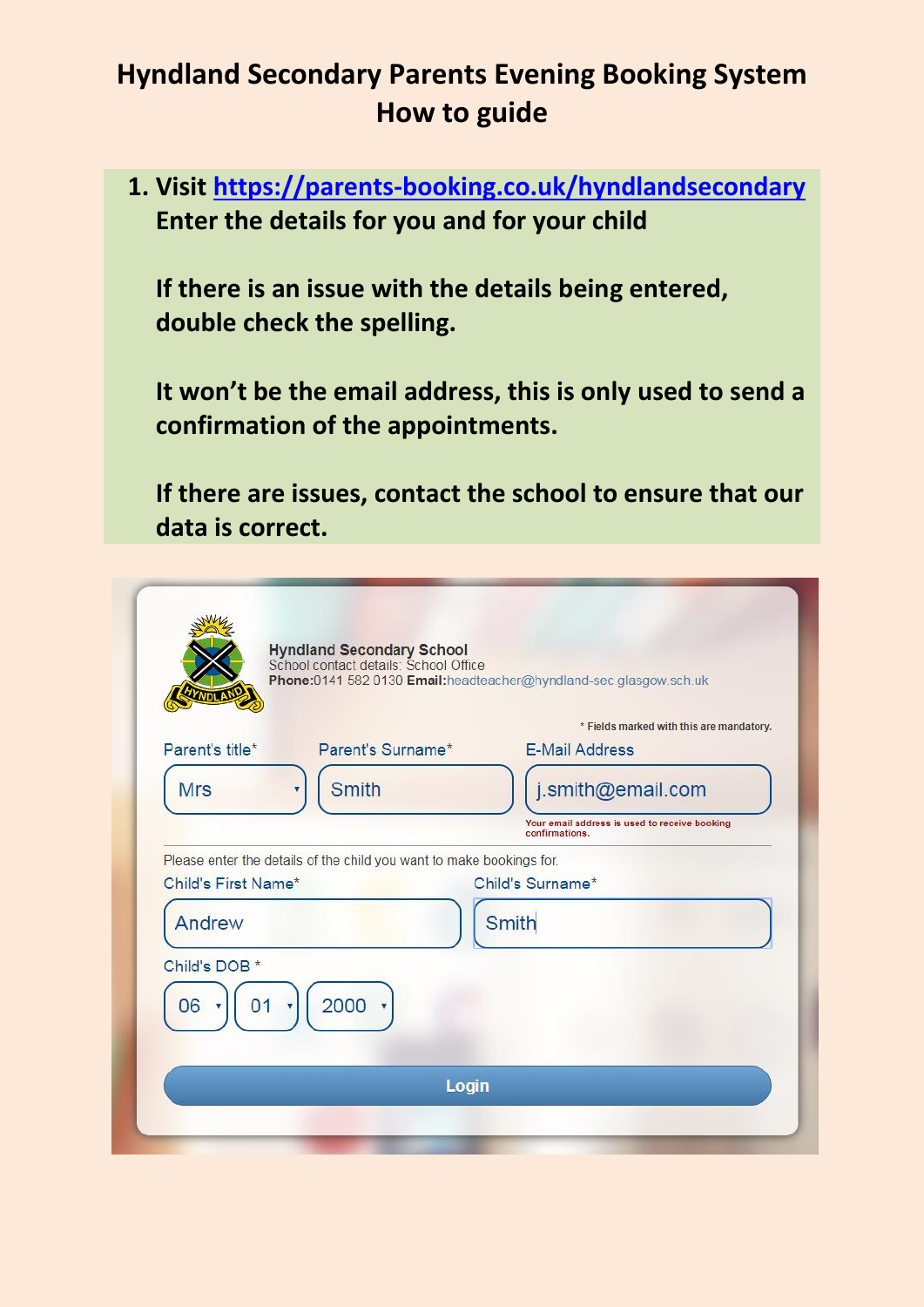# **2. When logged in, check that the details are correct.**

| Click the Group that contains the Parents' Evening you want to make bookings for.<br><b>Name of</b><br><b>Parents' Evening</b><br><b>Date</b><br><b>Start</b><br>Group<br><b>S3 Parents Evening</b> |             |
|-----------------------------------------------------------------------------------------------------------------------------------------------------------------------------------------------------|-------------|
|                                                                                                                                                                                                     |             |
|                                                                                                                                                                                                     | End         |
| 04.30<br>Booking Wizard / Manual Booking Table - Edit, Add, Print or E-Mail<br><b>Autumn Term</b><br>31/10/2018<br>PM<br>Bookings                                                                   | 07.00<br>PM |
| <b>School Events</b>                                                                                                                                                                                |             |
| <b>Name of Group</b><br><b>Event Name</b><br><b>End Time</b><br><b>Start Time</b>                                                                                                                   |             |
| No Events found for this Child.                                                                                                                                                                     |             |

#### **3. Click on Booking Wizard**

| Name of<br><b>Group</b> | <b>Parents' Evening</b>                                                                                             | <b>Date</b> | <b>Start</b> | <b>End</b>         |
|-------------------------|---------------------------------------------------------------------------------------------------------------------|-------------|--------------|--------------------|
| Autumn Term             | <b>S3 Parents Evening</b><br>Booking Wizard / Manual Booking Table - Edit, Add, Print or E-Mail<br><b>ABookings</b> | 31/10/2018  | 04.30<br>PM  | 07.00<br><b>PM</b> |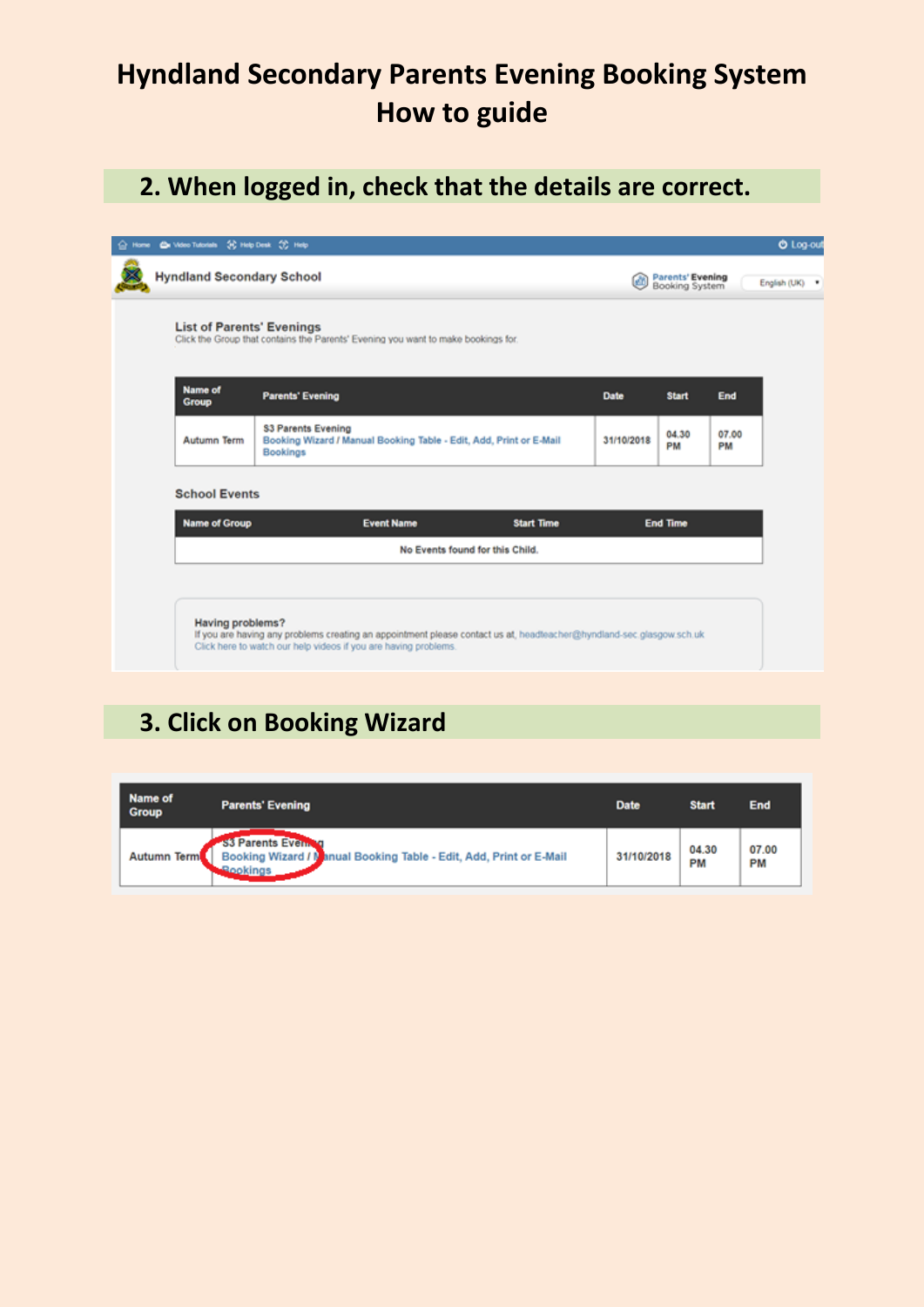**4. On the page that loads, select the teachers and classes you wish to make an appointment for. You may wish to discuss this with your young person.**

**Please note that you should not make an appointment with Pastoral Care or with Senior Management as a matter of course- only if you specifically wish to discuss matters with them.**

| Miss L. Robertson<br>Geography                               | ■ Add |
|--------------------------------------------------------------|-------|
| 30 slots left at 5 minutes each                              |       |
| Mr A. Moghul<br><b>Mathematics</b>                           | ■ Add |
| 30 slots left at 5 minutes each                              |       |
| Mr B. Cumming<br><b>Engineering Science</b>                  | Add   |
| 30 slots left at 5 minutes each                              |       |
| Mr D. Bradbury                                               | ■ Add |
| <b>Physical Education</b><br>30 slots left at 5 minutes each |       |